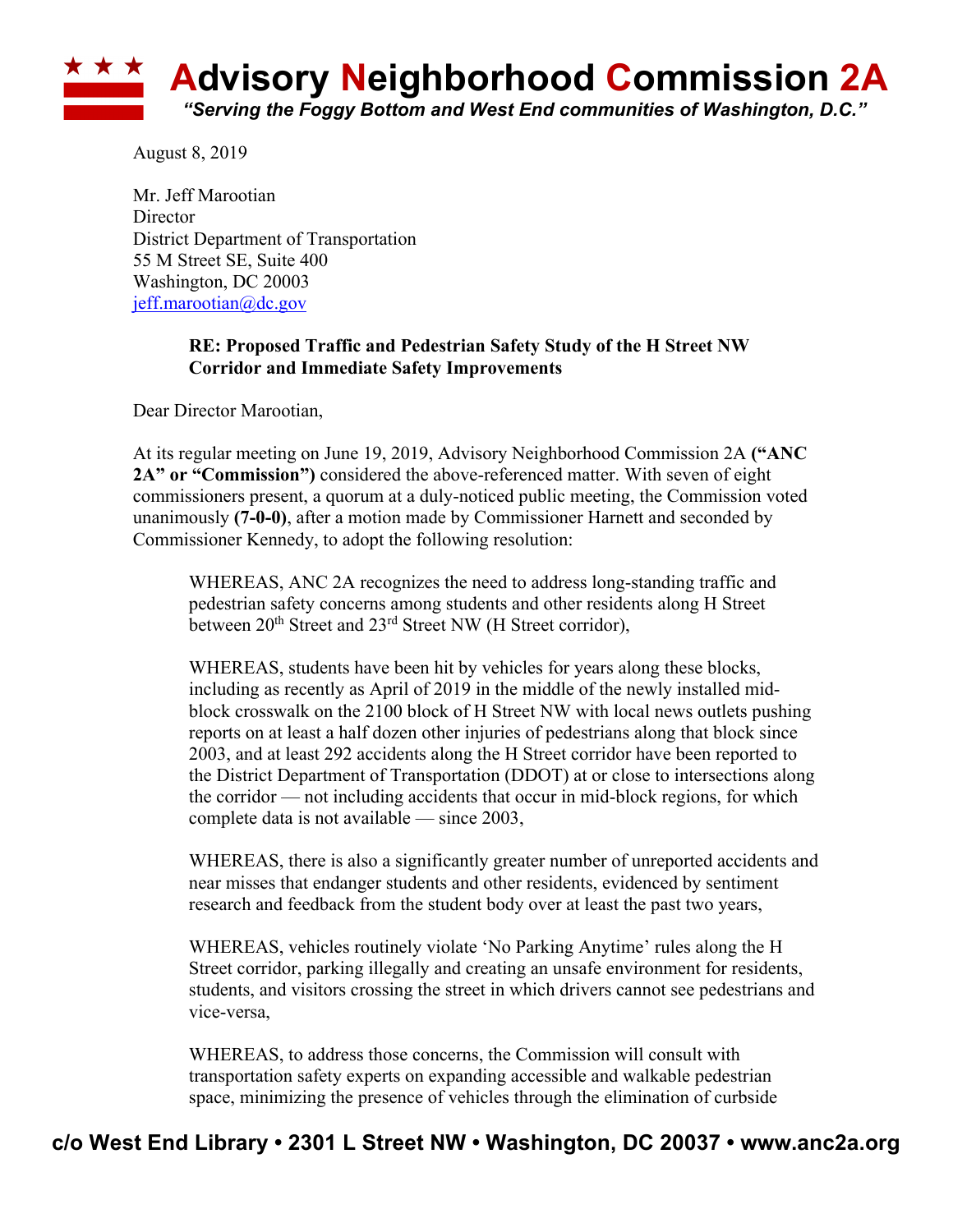## ★ ★ ★ **Advisory Neighborhood Commission 2A**

*"Serving the Foggy Bottom and West End communities of Washington, D.C."*

parking, using physical infrastructure like plant boxes to occupy the streetscape, leveling the streetscape with the sidewalk, dedicating space for food vendors and patrons on adjacent blocks or in/alongside parks, reducing the speed limit, and/or building tables and outdoor seating, among similar measures,

WHEREAS, in a physical environment where safe, walkable pedestrian space is prioritized over vehicles, pedestrians are less likely to be harmed — and by extension — they can have a greater sense of community and neighborhood connectedness while using public space, and

WHEREAS, under the District's commitment to the Paris Agreement under the United Nations Framework Convention on Climate Change to reduce the public's dependence on cars and Mayor Bowser's commitment to eliminate pedestrian fatalities and serious injuries by 2024, it is the Commission's responsibility to highlight where significant work remains to be done to advance those goals in Foggy Bottom and the West End.

THEREFORE, BE IT RESOLVED that ANC 2A allocates \$5,000.00 to commission a study on the traffic and pedestrian safety patterns of the 2000, 2100, and 2200 blocks of the H Street corridor (between  $20<sup>th</sup>$  Street and  $23<sup>rd</sup>$  Street NW), and to propose short, medium, and long term safety measures.

BE IT FURTHER RESOLVED that ANC 2A supports DDOT implementing, by the end of December of 2019, the following measures on the 2100 block of H Street NW to improve pedestrian safety:

- 1. Replace all 'No Parking Anytime' with 'No Standing or Parking Anytime' zones.
- 2. Remove two two-hour pay-to-park parking spaces to create continuous and uninterrupted zones of 'No Parking Anytime', 'No Standing or Parking Anytime', and 'No Parking Except Police Vehicles Only' on applicable segments of both sides of the block.
- 3. Paint the streetscape with stripes and 'No Parking' text to indicate 'No Parking or Standing' zones and highlight where vehicles are prohibited from parking in 'No Parking Anytime', 'No Standing or Parking Anytime', and 'No Parking Except Police Vehicles Only' zones.
- 4. Restrict ridesharing (e.g. Lyft, Uber, Via, etc.) vehicles from picking up or dropping off passengers along the block using geofencing, in conjunction with the creation of dedicated curbside rideshare pickup and drop off spaces on nearby blocks, including on the south side of the 2100 block of I Street NW.

Commissioners James Harnett (2A08@anc.dc.gov) and Patrick Kennedy  $(2A01@anc.de.gov)$  are the Commission's representatives in this matter. Commissioner